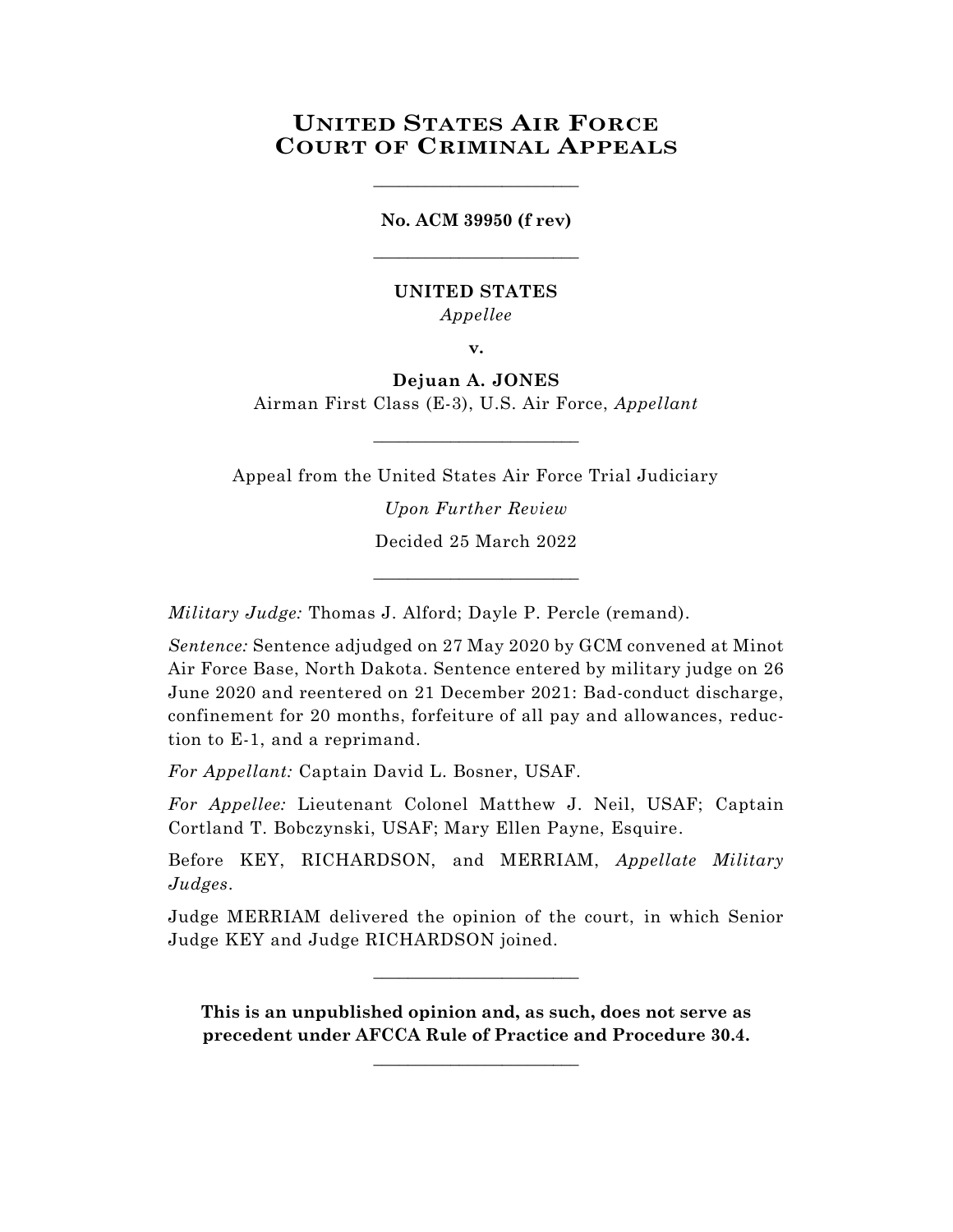### MERRIAM, Judge:

l

A general court-martial composed of a military judge alone found Appellant guilty, in accordance with his pleas and a pretrial agreement (PTA), of one specification of possession of child pornography on divers occasions, in violation of Article 134, Uniform Code of Military Justice (UCMJ), 10 U.S.C. § 934. <sup>1</sup> The offenses were committed between March and December 2018. The military judge sentenced Appellant to a bad-conduct discharge, confinement for 20 months, forfeiture of all pay and allowances, reduction to the grade of E-1, and a reprimand. The PTA required the convening authority to approve no more than 24 months of confinement, and contained no further restrictions on the sentence.

This case is before our court for the second time. Appellant initially raised two assignments of error: (1) whether the sentence of confinement for 20 months is inappropriately severe, and (2) whether Appellant is entitled to appropriate relief due to the convening authority's failure to take action on the sentence as required by law. In response to Appellant's second assignment of error, we remanded his case to the Chief Trial Judge, Air Force Trial Judiciary, to resolve a substantial issue with the convening authority's decision memorandum, as no action was taken on the adjudged sentence. *United States v. Jones*, No. ACM 39950, 2021 CCA LEXIS 580, at \*6–7 (A.F. Ct. Crim. App. 3 Nov. 2021) (unpub. op.). We deferred deciding whether Appellant's sentence was inappropriately severe.

On 9 December 2021, the convening authority took action on the sentence by approving the sentence in its entirety. On 21 December 2021, the military judge on remand signed a modified entry of judgment (EoJ). We find the convening authority's 9 December 2021 action on the sentence complies with applicable law and the modified EoJ correctly reflects the post-trial actions taken by the convening authority. The court now addresses whether Appellant's sentence of confinement for 20 months is inappropriately severe. Finding no error that materially prejudiced a substantial right of Appellant, we affirm the findings and the sentence.

<sup>1</sup> Reference to the punitive article is to the *Manual for Courts-Martial*, *United States* (2016 ed.). Unless otherwise noted, all other references in this opinion to the UCMJ and Rules for Courts-Martial are to the *Manual for Courts-Martial, United States* (2019 ed.).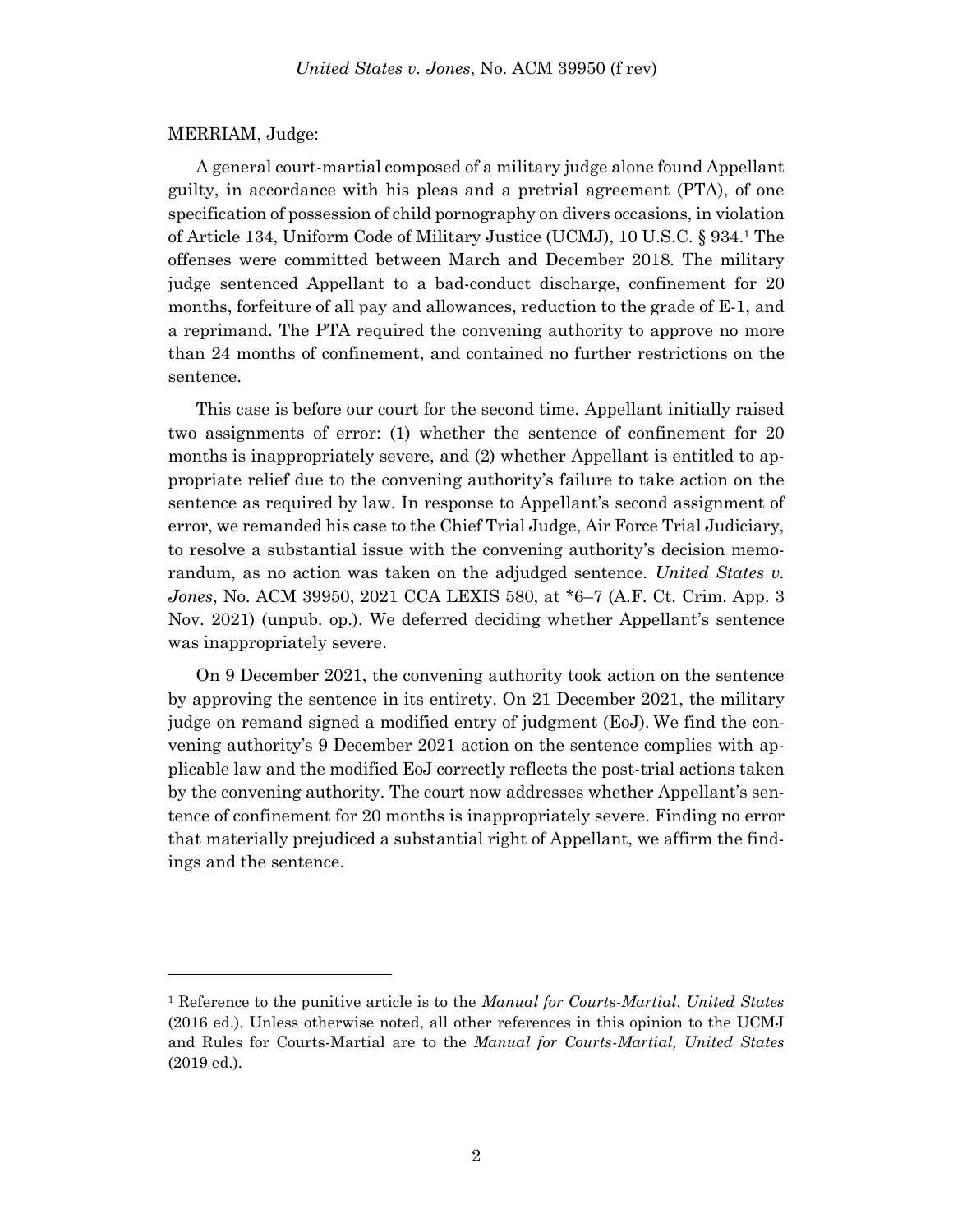### **I. BACKGROUND**

Prior to entering active duty, Appellant created a Dropbox account in which he stored images and videos of child pornography.<sup>2</sup> When he entered active duty on 6 March 2018, Appellant still possessed "a lot" of these files, including some that depicted "teenage looking individuals" and some "with younger children." <sup>3</sup> On divers occasions between March 2018 and December 2018, Appellant possessed child pornography in his Dropbox account.<sup>4</sup>

On 4 October 2018, civilian law enforcement received a "Cyber Tipline Report" from the National Center for Missing and Exploited Children (NCMEC) that on 5 September 2018, 388 images of suspected child pornography were uploaded to a Dropbox account linked to Appellant's email address. When the files were uploaded on 5 September 2018, Appellant was in technical training school at Sheppard Air Force Base, Texas. After graduating from technical training, Appellant was assigned to Minot Air Force Base, North Dakota. In November 2018, when law enforcement accessed Appellant's Dropbox account pursuant to a search warrant, Appellant's account encompassed over 1,600 digital media files containing images or videos of apparent or suspected child pornography.<sup>5</sup> NCMEC confirmed that 234 of these images depicted known minor victims recorded in its Child Recognition and Identification System database. Approximately 60 of the over 1,600 files saved in Appellant's Dropbox account depicted clearly prepubescent boys. These videos and images showed boys displaying their genitalia, touching other boys in a sexual manner, or adults performing sex acts on the children.

<sup>2</sup> Dropbox is a file hosting service that allows users to store electronic files remotely rather than on their own devices.

<sup>3</sup> Although these images were stored remotely in his Dropbox account, Appellant had exclusive access and control over the account, and he was able to upload files to, delete files from, and view files stored through the account.

<sup>4</sup> Appellant admitted he accessed files containing child pornography through the Dropbox application on his phone during technical school training at Sheppard Air Force Base, Texas, which ran from 6 May 2018 through 14 September 2018, and at his first permanent duty station, Minot Air Force Base, North Dakota, from September 2018 until sometime in December 2018. Because he did not have access to his cell phone during basic military training, Appellant possessed, but did not have access to, the files contained in his Dropbox account from on or about 6 March 2018 until on or about 5 May 2018.

<sup>5</sup> Appellant's stipulation of fact, admitted as Prosecution Exhibit 1, states that "[s]everal of the 1,662 files were duplicates and/or cached thumbnail images," but does not more precisely detail how many of the images were duplicates.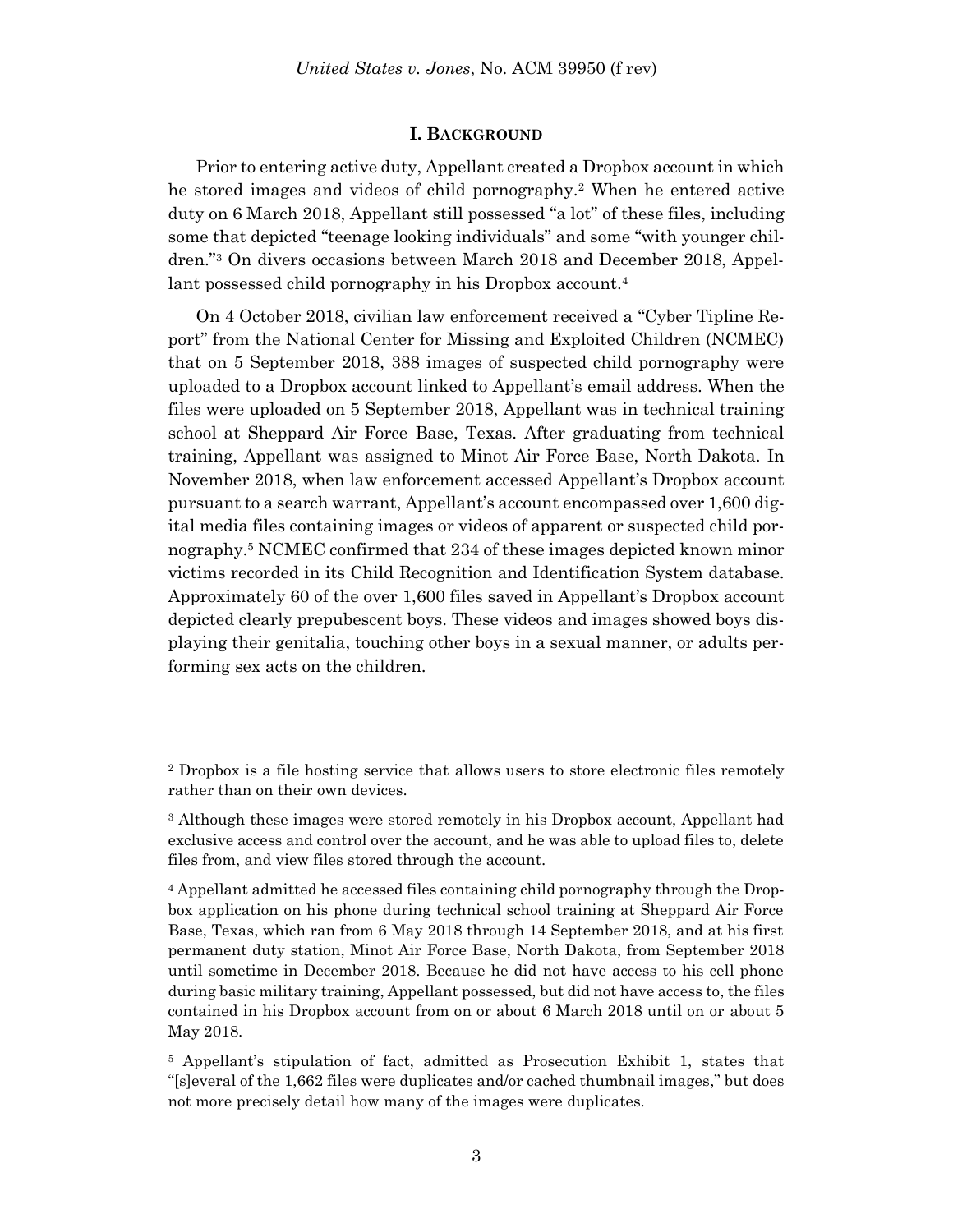On 3 December 2018, Appellant was interviewed by agents of the Air Force Office of Special Investigations (AFOSI). Under rights advisement, Appellant confessed to possession of child pornography in his Dropbox account. Appellant told agents he started to download the images and videos when he was in high school when he was a minor. Appellant explained that when he began to look at pornography on the Internet, he was "exploring [his] sexuality." Appellant stipulated that he told agents that "because he started watching child pornography when he was 15 or 16 years old, and was interested in images of teenagers his age, it's what he [was] used to and it's hard for him to stop now." Appellant further stipulated he "tried deleting his files a few times while in technical school, but he 'just couldn't do it.'" During his interview with AFOSI, Appellant described watching a video where two adult men forced a boy who appears to be six years old to put his mouth on one adult's penis, while the other adult penetrated the boy's anus. Appellant admitted watching this particular video "too many times," including while he was at technical school.

During his providence inquiry, Appellant acknowledged knowingly possessing files containing child pornography after entering active duty. He explained, "The majority of the files I possessed were of teenage looking individuals. However, I still possessed some files with younger children and I knew that I possessed these files and that [it] was wrongful."

### **II. DISCUSSION**

We review issues of sentence appropriateness de novo. *United States v. Lane*, 64 M.J. 1, 2 (C.A.A.F. 2006) (citation omitted). Our authority to determine sentence appropriateness "reflects the unique history and attributes of the military justice system, [and] includes but is not limited to considerations of uniformity and evenhandedness of sentencing decisions." *United States v. Sothen*, 54 M.J. 294, 296 (C.A.A.F. 2001) (citations omitted). We may affirm only as much of the sentence as we find correct in law and fact and determine should be approved on the basis of the entire record. Article 66(d), UCMJ, 10 U.S.C. § 866(d). In assessing sentence appropriateness, this court considers "the particular appellant, the nature and seriousness of the offense[s], the appellant's record of service, and all matters contained in the record of trial." *United States v. Sauk*, 74 M.J. 594, 606 (A.F. Ct. Crim. App. 2015) (*en banc*) (alteration in original) (citation omitted). Although we have great discretion to determine whether a sentence is appropriate, we have no power to grant mercy. *United States v. Nerad*, 69 M.J. 138, 146 (C.A.A.F. 2010) (citation omitted).

Appellant offers multiple reasons to support his claim that his sentence to 20 months of confinement is inappropriately severe. Appellant alleges the mil-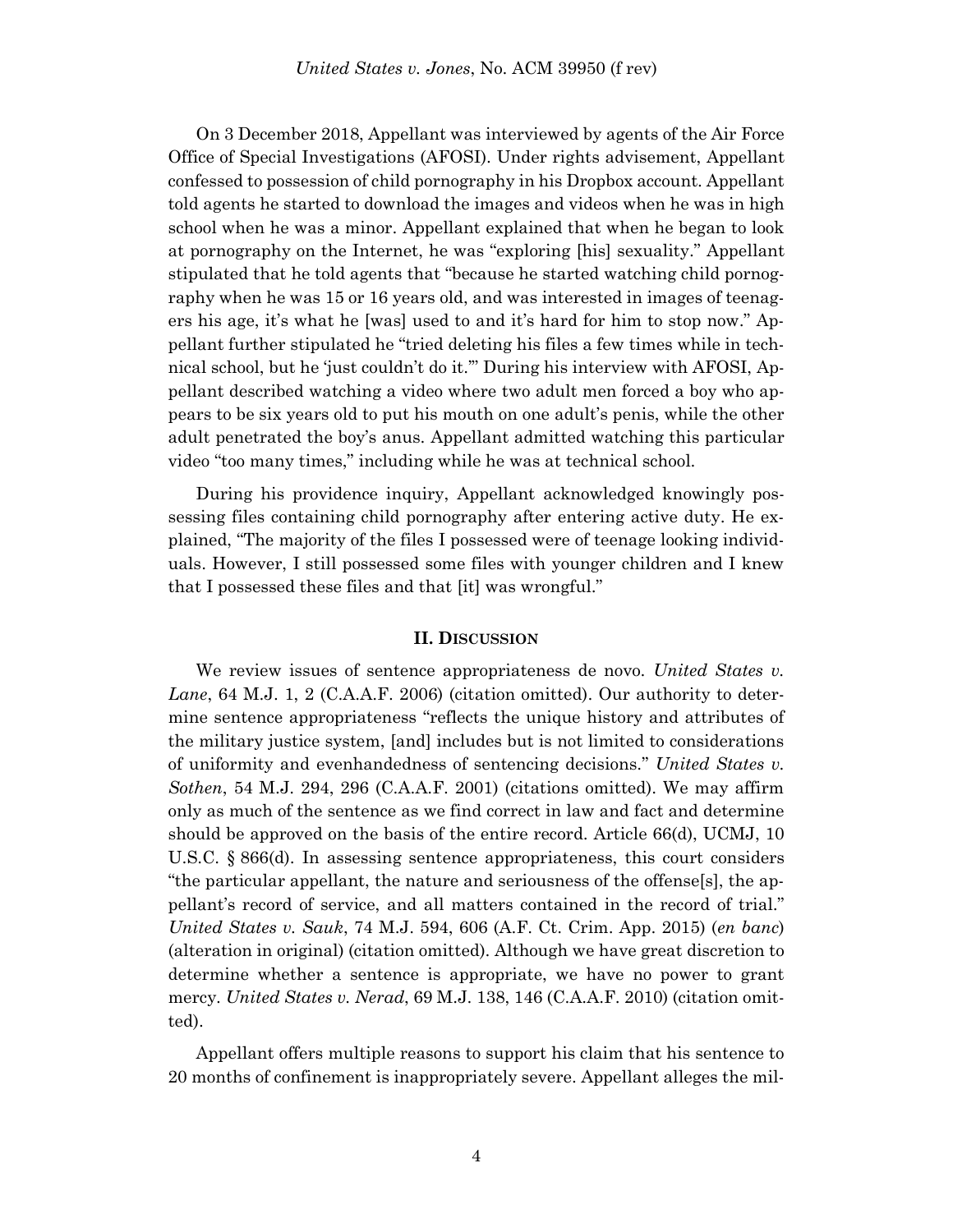itary judge failed to give sufficient credence to mitigation and extenuation evidence admitted at trial. Appellant contended that he was subjected to bullying in high school and that his initial companionship came through social networks he accessed through his phone. Appellant recalled that, unlike talking to people in person where he could "see the judgment all over their faces," in online group chats he was able to "express [his] emotions" and "let loose" with persons he could trust. People with whom he communicated online would "send random nudes and pictures." Some people in the group chats pointed him toward creating a Tumblr<sup>6</sup> account where "everything was so easy to get" and where he was "exposed to some of the material" leading to his court-martial. Appellant noted that "[a]t that time, [he] was still too curious about this new way to receive nudes to think about whether it was wrong or not as a teenager." Appellant stated the Dropbox repository of images and videos in which he possessed child pornography was created when he was a minor, before joining the Air Force, but he understands that what he did as a teen and continued doing into adulthood was wrong. Appellant observes he admitted his wrongdoing when confronted by law enforcement, noting he "immediately owned up to the conduct at issue without any tendency to misrepresent or distort, being both honest and forthright."

Appellant also observes that at trial, a forensic psychologist provided expert opinion testimony that the relevant scientific literature indicates that "non-contact offenders" such as Appellant have significantly lower recidivism rates than "contact offenders." <sup>7</sup> Appellant specifically points the court to a psychological evaluation performed by Dr. PS, an expert in forensic psychology. In terms of whether Appellant was likely to reoffend, Dr. PS concluded that "the risk that [Appellant] presents is actually quite low in comparison to what we know about contact offenders. So, the risk to the community is minimal, that would be definitely one of the things we can say."

Additionally, Appellant notes that at trial both his squadron commander and first sergeant testified on his behalf regarding his positive duty performance, even while he was under investigation. Appellant argues that this work performance demonstrates less confinement is necessary to achieve the Government's interests in punishment, good order and discipline, and deterrence. Finally, Appellant argues that the adjudged bad-conduct discharge will itself have lasting effects. Appellant asks this court to reduce the adjudged term of

l

<sup>6</sup> Tumblr is a micro-blogging and social networking website where users can post multimedia and other content.

<sup>7</sup> In this context, a "contact offender" refers to one who has had inappropriate physical contact with an actual child.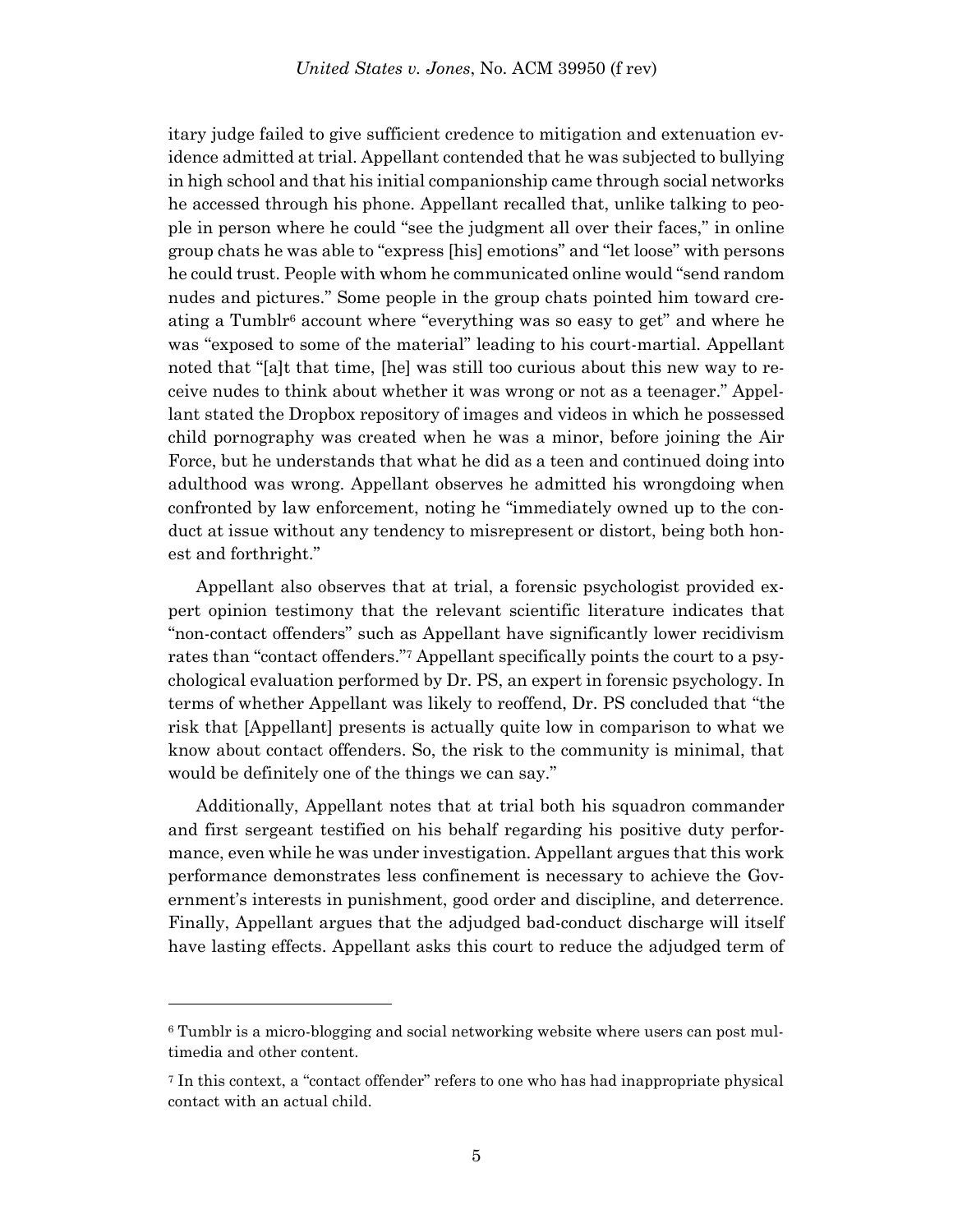confinement but does not specify a term of confinement he believes is appropriate.

Possession of child pornography is unquestionably serious and none of Appellant's arguments for why his sentence is inappropriately severe reduces the seriousness of the offense of which he was convicted. The continuing harm that the possession of child pornography causes to victims "is itself settled law." *United States v. Barker*, 77 M.J. 377, 384 (C.A.A.F. 2018) (citing *Osborne v. Ohio*, 495 U.S. 103, 111 (1990)). In upholding a state proscription of possession of child pornography, the United States Supreme Court has noted, "[I]t is now difficult, if not impossible, to solve the child pornography problem by only attacking production and distribution." *Osborne*, 495 U.S. at 110. Indeed, the consumer of child pornography creates a market for, and incentivizes further production of, child pornography. *Id.*; *see, e.g., United States v. Goff*, 501 F.3d 250, 260 (3d Cir. 2007) (opining the consumer of child pornography provides an economic motive for creating and distributing child pornography). Indeed, at trial Appellant admitted he had purchased some of the child pornography he possessed.

Reflecting the seriousness of child pornography possession, Appellant faced a maximum sentence that included confinement for ten years, as well as a dishonorable discharge, reduction to the grade of E-1, and total forfeiture of pay and allowances. Trial counsel recommended confinement for two years (the maximum sentence to confinement agreed upon by Appellant and the convening authority in the PTA), <sup>8</sup> a dishonorable discharge, and reduction to airman basic (E-1). With Appellant's permission, trial defense counsel argued for a bad-conduct discharge and "eight to twelve months confinement."

For at least the first eight months he was on active duty, Appellant possessed and curated an extensive child pornography collection, some of which depicted known minor children, and some of which depicted heinous sexual acts between adults and children. During the charged timeframe, Appellant purchased child pornography to add to his collection. His collection was not stagnant; three months before he was confronted by AFOSI agents, Appellant uploaded 388 images of suspected child pornography to his Dropbox account. Though Appellant described attempting to stop possessing and viewing child pornography, he claims he was unable to do so on his own, admitting he would sometimes deactivate his Dropbox account or delete the Dropbox app, but "a few days later it would be right back [on] [his] phone." Appellant admitted to

l

<sup>8</sup> We note Appellant agreed to a PTA under which the maximum approved sentence could have included, *inter alia*, a dishonorable discharge and 24 months' confinement. Appellant's actual adjudged and entered sentence is substantially less severe than that which was possible under the PTA to which he agreed.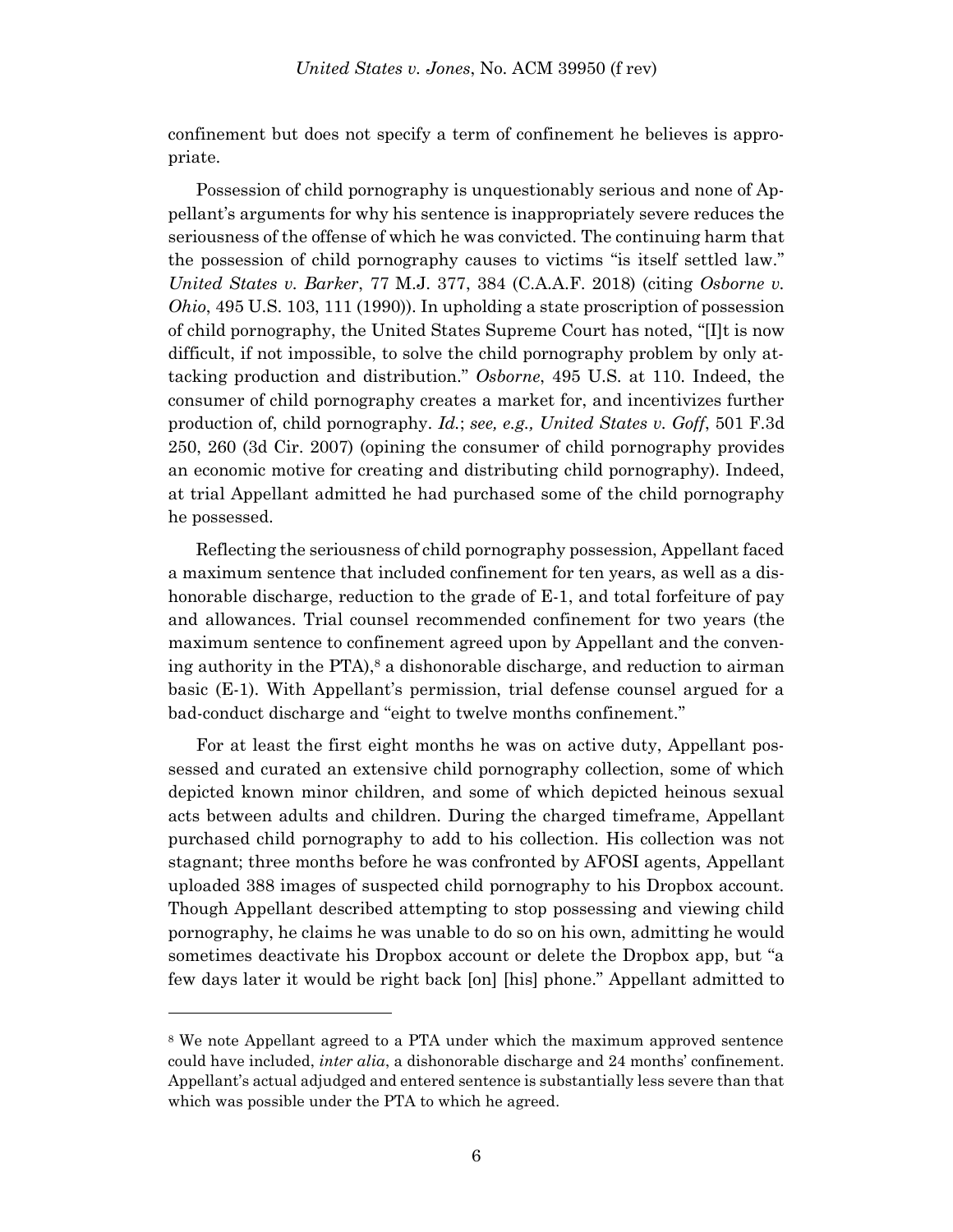watching "too many times" a video depicting two men engaging in simultaneous oral and anal sex with a boy who appeared to be six years old. Appellant's own admissions demonstrate the necessity of specific deterrence in this case.

According to the evidence presented by Appellant at trial, his duty performance before and after his child pornography possession was discovered was commendable. One witness testifying on Appellant's behalf characterized his work as "amazing." However, this duty performance is marred by the fact that Appellant apparently possessed child pornography during the entirety of his brief active duty military service prior to being caught and confronted by law enforcement.<sup>9</sup> Indeed, Appellant's military career was so brief that the records of his service introduced at trial contained no performance reports.

The military judge, who received all the evidence and observed Appellant at the court-martial, determined that a 20-month term of confinement was appropriate, in addition to a bad-conduct discharge, total forfeitures of all pay and allowances, reduction to E-1, and a reprimand.

Despite matters in extenuation and mitigation, it is impossible to ignore that many of the videos and images Appellant possessed depicted exceptionally graphic and disturbing sexual assaults of children. Nor can we overlook the sheer volume of child pornography files Appellant possessed throughout months of his military service.

Having considered the nature and seriousness of Appellant's admitted offense, and all matters contained in the record of trial, to include all matters Appellant submitted on his behalf in extenuation, mitigation, and clemency, we conclude the adjudged and entered sentence is not inappropriately severe. *See Sauk*, 74 M.J. at 606.

#### **CONCLUSION**

The findings and sentence as entered are correct in law and fact, and no error materially prejudicial to Appellant's substantial rights occurred. Articles 59(a) and 66(d), Uniform Code of Military Justice, 10 U.S.C. §§ 859(a), 866(d).

l

<sup>9</sup> As noted above, Appellant did not have access to his child pornography collection while in basic military training because he did not have possession of his cell phone during that time.